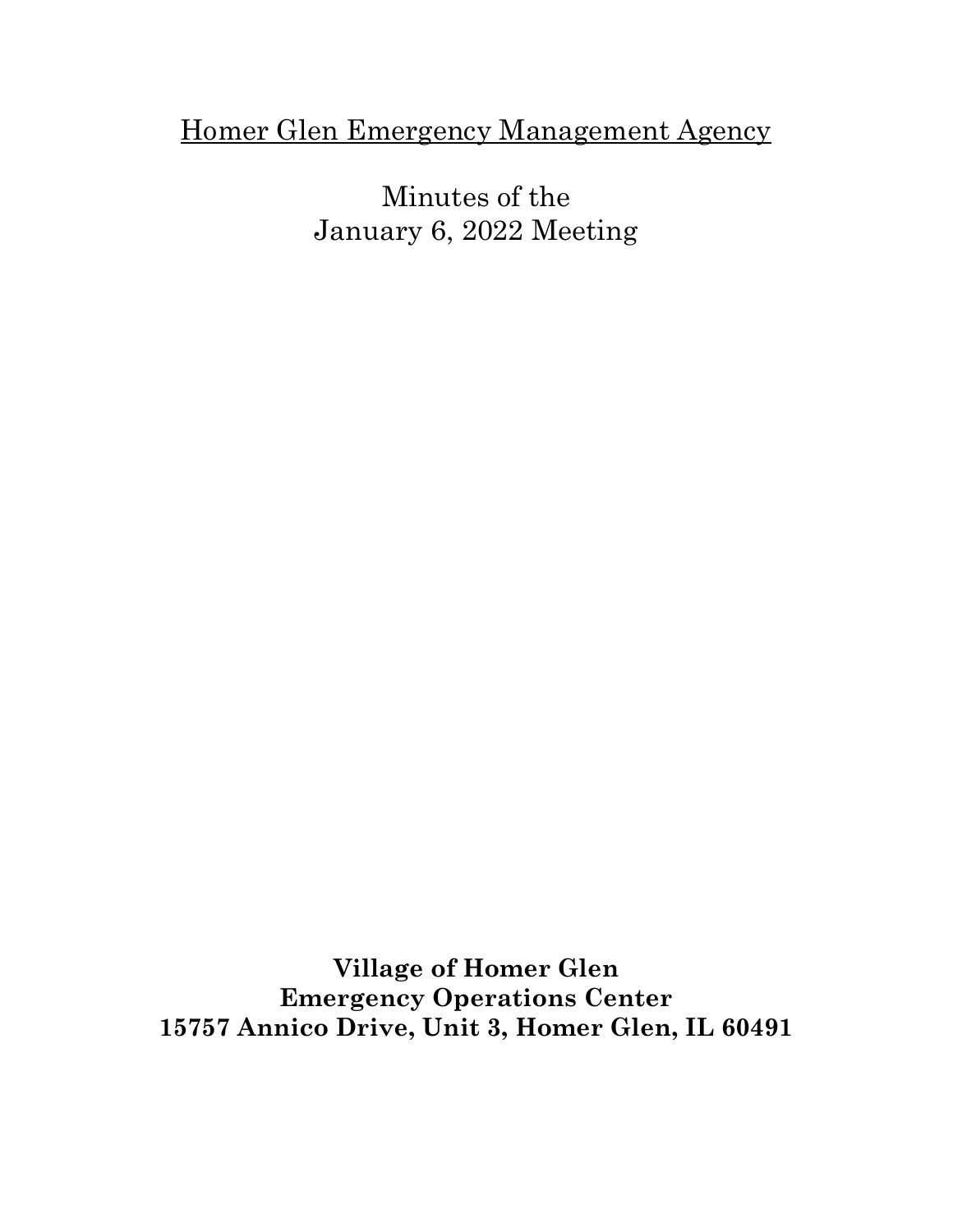1. Call to Order.

The meeting was called to order at 1900 hours by Director John Robinson.

- 2. Pledge of Allegiance to the Flag.
- 3. Roll Call.

Regular Members present: Jim Kinstedt, Dave Krivickas, Jim Riley, John Robinson, Regina Robinson, and Jim Sullivan

Member(s) Absent: Adrienne Byrne, and Sam Scapaletto

Probationary Member(s) Present:

Also Present:

- 4. Minutes.
	- a) The minutes of the December meeting were read by Dep. Riley and a motion to approve was made by Officer Sullivan and seconded by Sgt. Krivickas. All voted to approve.
- 5. Public Comment. None.
- 6. Reports and Communications from Staff.
	- a) Coordinator: No report.
	- b) Training Officer: There is a possibility of Narcan training being held in Homer Glen for those who didn't get it in November.
	- c) Facility: Director Robinson and Officer Kinstedt worked on a blockage in the sink. Officer Kinstedt opened the building for the plumber.
	- d) Equipment: Road Closed signs have been ordered for 4182, 4186, and 4187.
	- e) Communications: No report.
	- f) Vehicles: Two LED lights are ready to be installed on 4187. A special work detail will be announced.
- 7. Old Business.